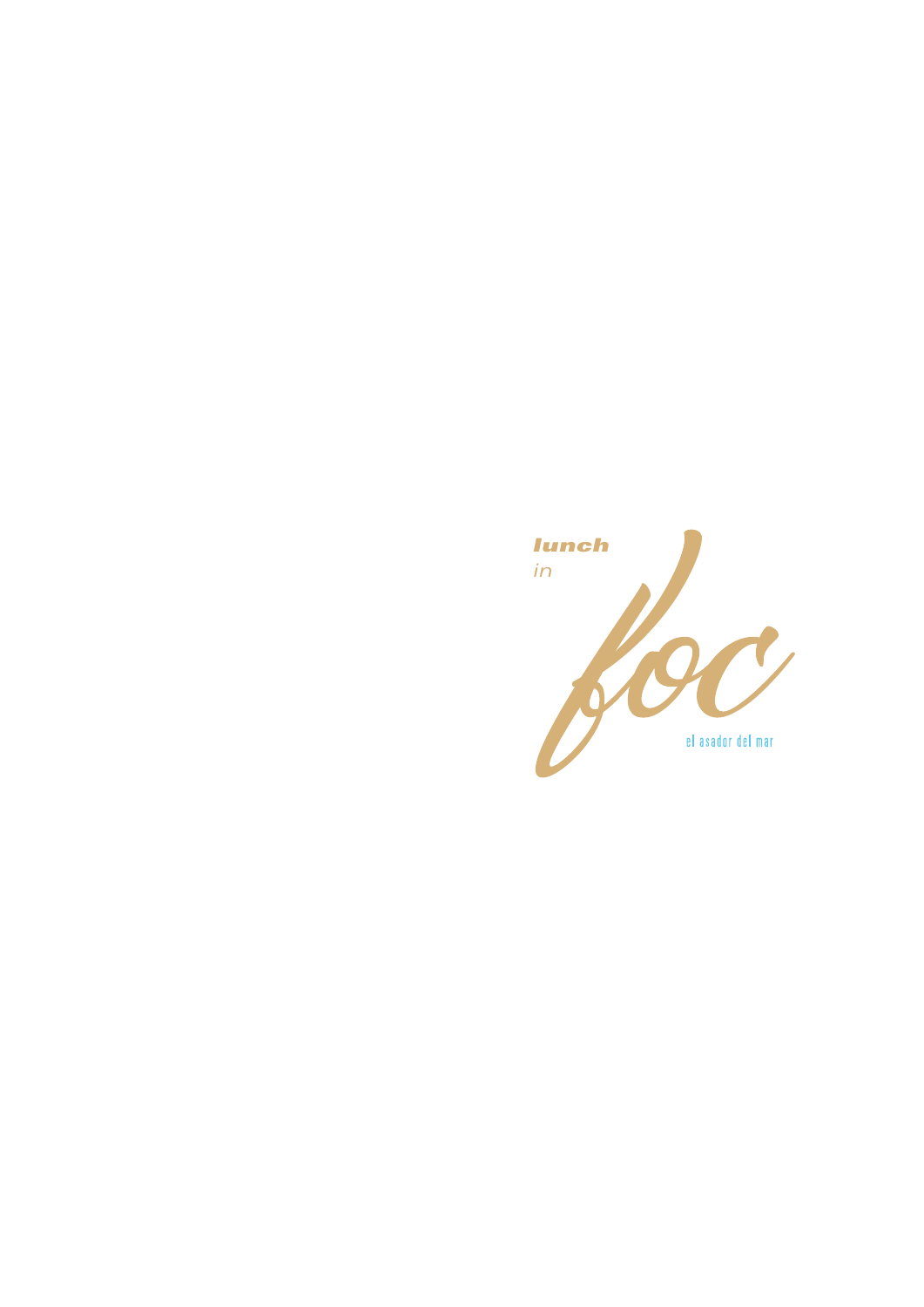### *ENTRANTES Vorspeisen Starters*

Gazpacho de remolacha con fresas Beetroot gazpacho with strawberries Rote Beete Gazpacho mit Erdbeeren **12,00**

Croquetas del Chef Croquettes 'del chef' Kroketten 'del Chef' **12,00**

Ceviche de pescado de roca, leche de tigre de rocoto y boniato confitado

Rockfish ceviche, rocoto's "leche de tigre" and sweet potato confit Felsenfisch Ceviche, Rocoto "Leche de Tigre" und Süsskartoffeln confit

**21,00**

Carpaccio de cecina de buey con queso payoyo y aceite de trufa Carpaccio of beef cured meat with payoyo cheese Ochsen Schinken Carpaccio mit Payoyo Käse **18,50**

Mejillones Thai Mussels Thai style Miesmuscheln nach Thai Art **18,00**

Sierra de Béjar, Salamanca Jamón ibérico de bellota (80gr) Iberian ham (80gr) Iberico Schinken (80gr) **25,00**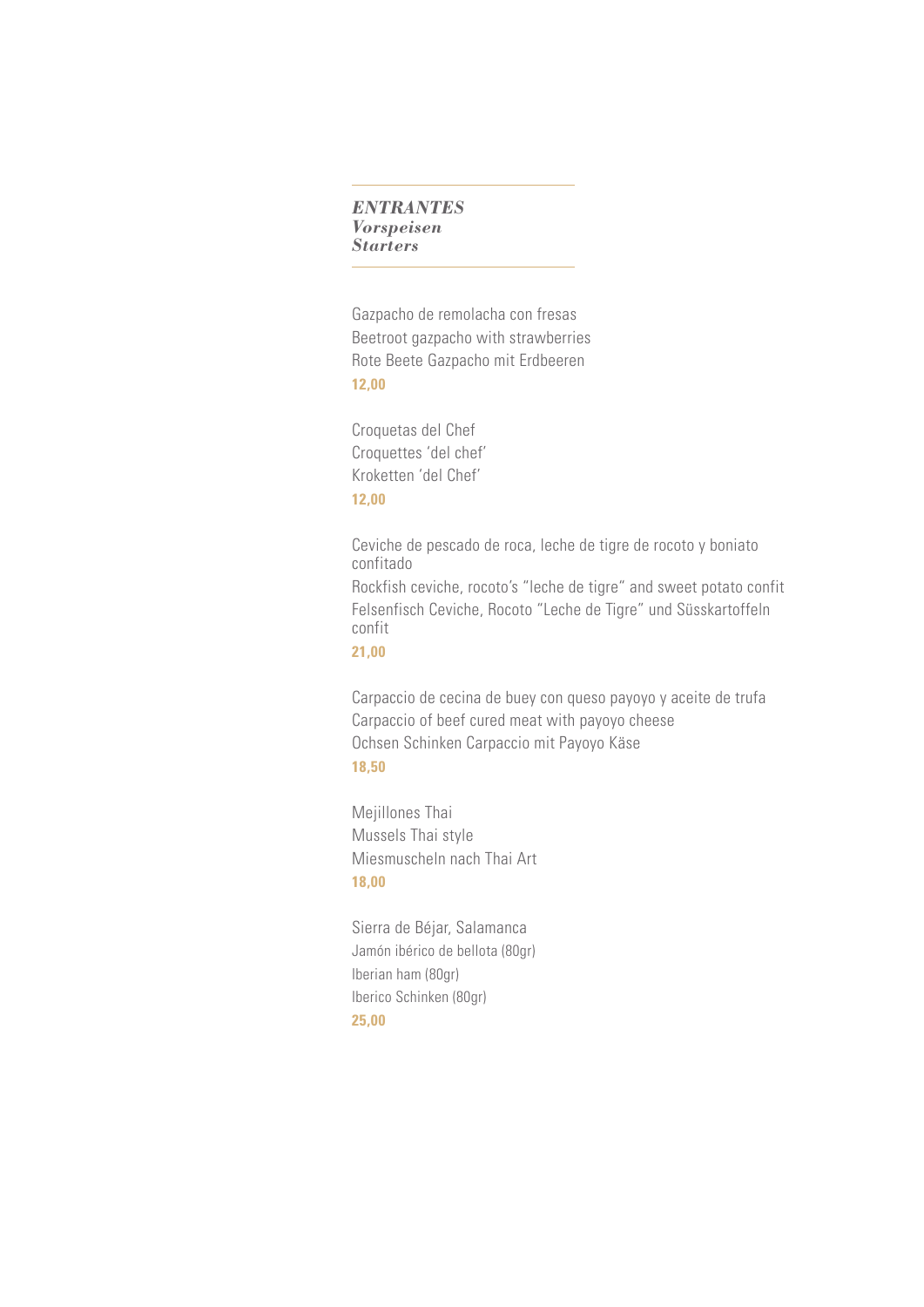## *ENSALADAS Salads Salate*

Ensalada de nuestra huerta con tomates cherry Salad with vegetables from our garden and cherry tomatoes Salat mit Gemüse aus dem Garten mit Cherry Tomaten **16,00**

Ensalada de pollo orgánico y piña a la brasa con vinagreta de miel y sésamo

Grilled organic chicken salad with pineapple and honey-sesame vinaigrette

Gegrillter Bio-Hähnchen Salat mit Ananas und Honig-Sesam Vinaigrette

**16,00**

Ensalada verde con encurtidos y bacalao ahumado Green salad with pickled vegetables and smoked cod fish Grüner Salat mit Essiggemüse und geräuchertem Kabeljau **15,00**

Ensalada de queso de cabra con manzana, uvas y vinagreta de mango

Goat cheese salad with apple, grapes and mango vinaigrette Ziegenkäsesalat mit Apfel, Trauben und Mango Vinaigrette **14,50**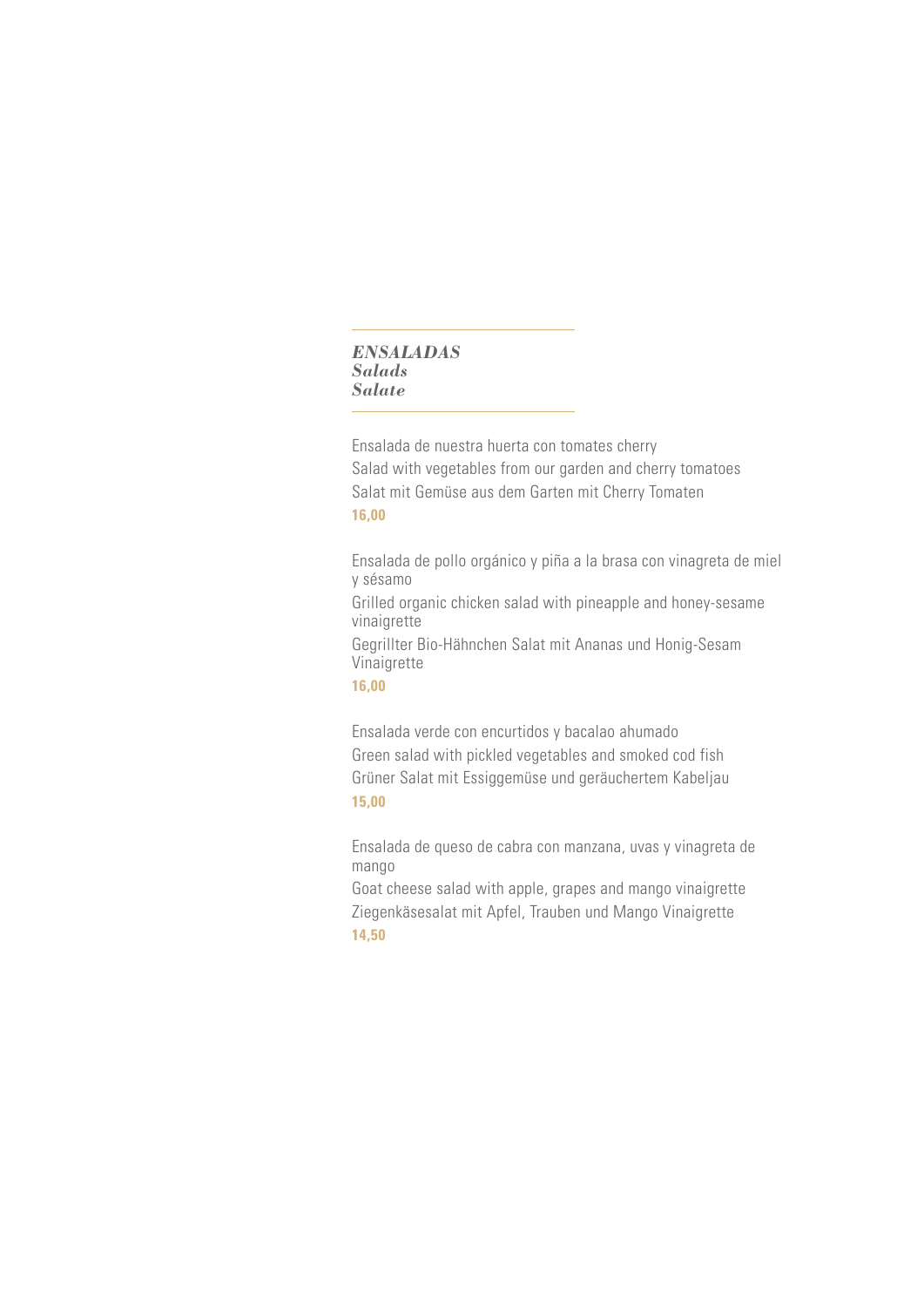# *WOKS & PASTA*

Wok de udon fresco con verduras y pollo Wok of fresh udon noodles with vegetables and chicken Wok von Frischen Udon Nudeln mit Gemüse und Hühnchen **16,00**

Wok de udon fresco con verduras y gambas Wok of fresh udon noodles with vegetables and prawns Wok von Frischen Udon Nudeln mit Gemüse und Garnelen **17,00**

Wok de udon fresco con verduras Wok of fresh udon noodles with vegetables Wok von Frischen Udon Nudeln mit Gemüse **15,00**

Penne con pesto ahumado Penne with smoked pesto Penne mit geräucherte Pesto **16,00**

Tagliatelle a la marinera

"Frutos del mar en salsa de vino blanco, tomate y especias"

- "Seafood in a sauce of white wine, tomato and spices"
- "Meeresfrüchte in Sauce von Weisswein, Tomato und Gewurz" **20,00**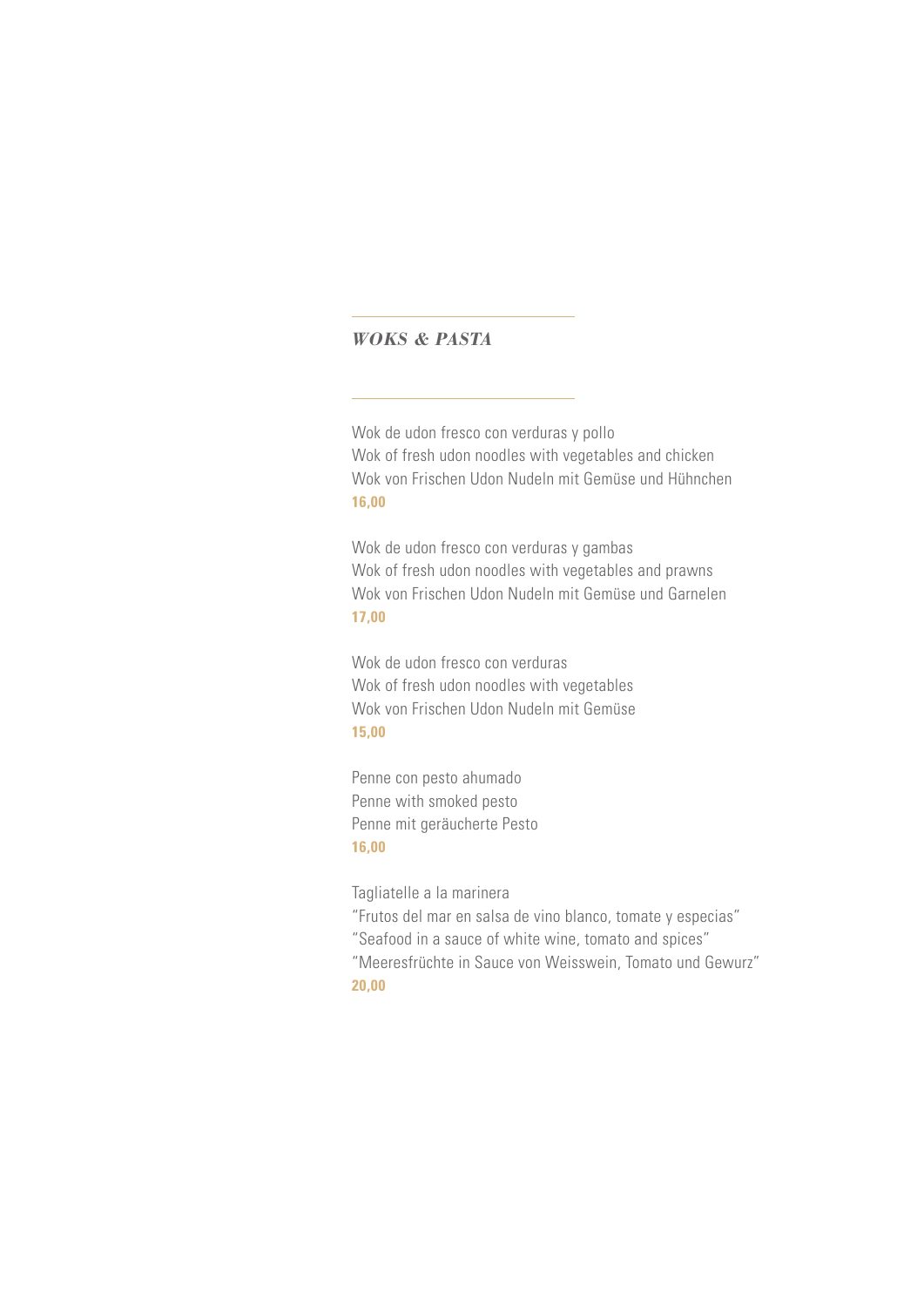# *PLATOS PRINCIPALES Main courses Hauptgerichte*

Arroz seco de verduras Vegetables paella Gemüse Paella **21,00** Precio por persona- Mín 2 pax

Fideua de gamba roja y pescado de temporada Fideua with red prawns and seasonal fish Fideua mit roten Garnelen und Fisch der Saison **28,00**

Precio por persona- Min 2 pax

Pescado del día a la brasa con coliflor y ensalada de espinacas Grilled fish of the day with cauliflower and spinach salad Gegrilletrer Fisch des Tages mit Blumenkohl und Spinatsalat **30,00**

Entrecote con pimientos de padrón, piquillos y patatas deluxe Entrecote with "Padrón and Piquillo" peppers and deluxe fries Entrecote mit "Padrón and Piquillo" Paprika und Deluxe Pommes **25,00**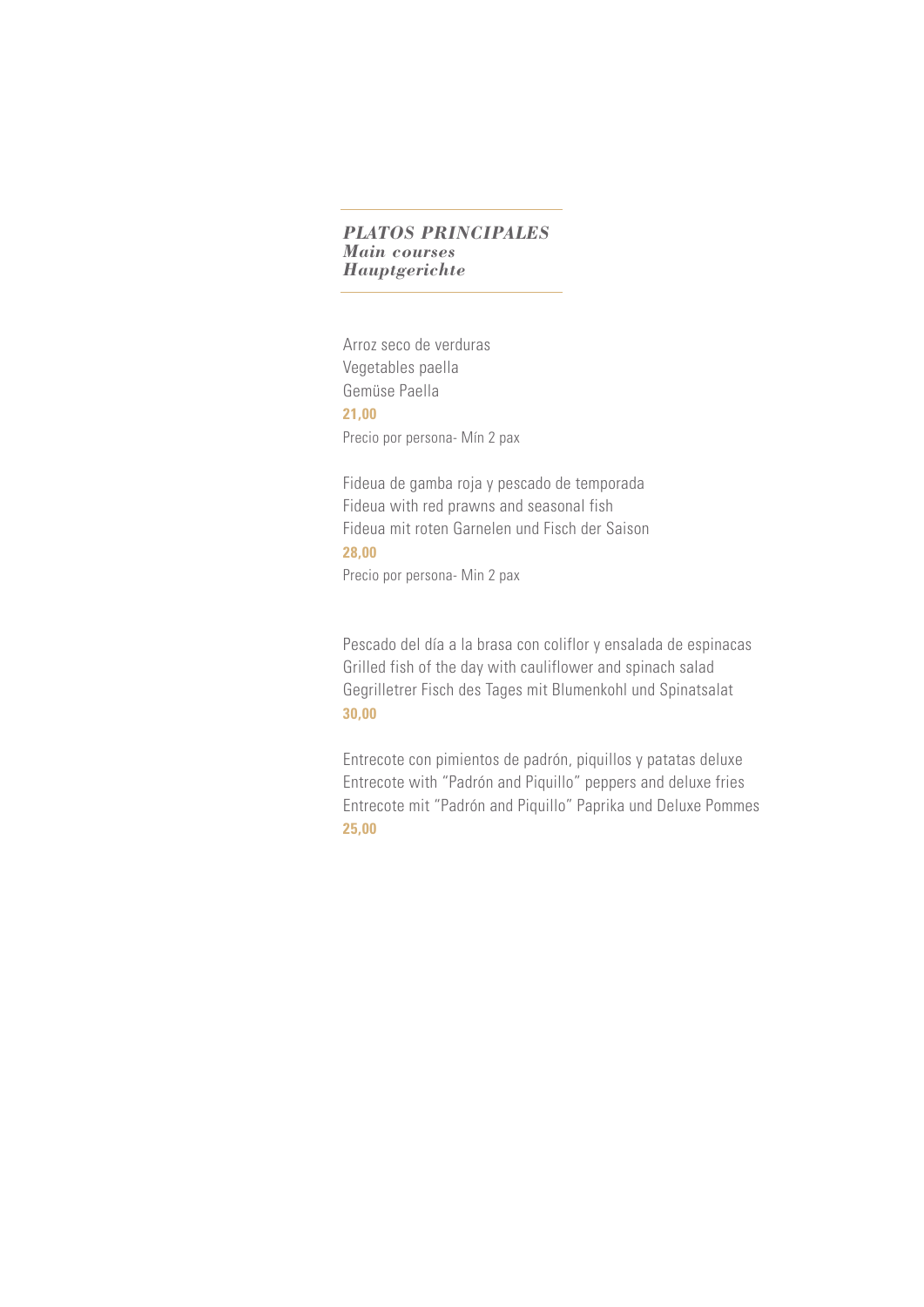#### *SANDWICHES Y HAMBURGESAS Sandwich and Burgers Sandwich und Burgers*

## Club Sandwich

Lechuga tomate, bacon, filete de pollo a la parrilla y salsa tártara Salat, Tomaten, Gegrillte Hühnerbrust, Speck und Tartarsauce Lettuce, tomato, grilled chicken breast, bacon and tartar sauce **16,00**

Focaccia romana de pimientos asados, rúcola, tomate seco y aceitunas negras

Focaccia romana with roasted peppers, rucola, dried tomatoes and black olives

Focaccia Romana mit gerösteter Paprika, Rucola, getrockneten Tomaten und schwarzen Oliven

# **14,00**

Hamburguesa de pan rústico de pollo frito teriyaki con col china, pepinillos, zanahoria y cebolla

Rustic bread Burger of fried teriyaki chicken, chinese cabbage, carrot, onion and pickles

Hamburger auf "rustikalem Brot" von Brathühnchen Teriyaki, Chinakohl, Karotte, Zwiebeln und Essiggurke **20,00**

Hamburguesa Pleta de Mar de carne de vaca y buey madurada, queso cheddar y bacon con patatas deluxe

Special Burger "Pleta de Mar" from matured beef and oxen meat with cheddar and bacon with deluxe fries

Special Burger "Pleta de Mar" von gereiftem Rind und Ochsen Fleisch mit Cheddar und Speck, mit Deluxe Pommes

**25,00**